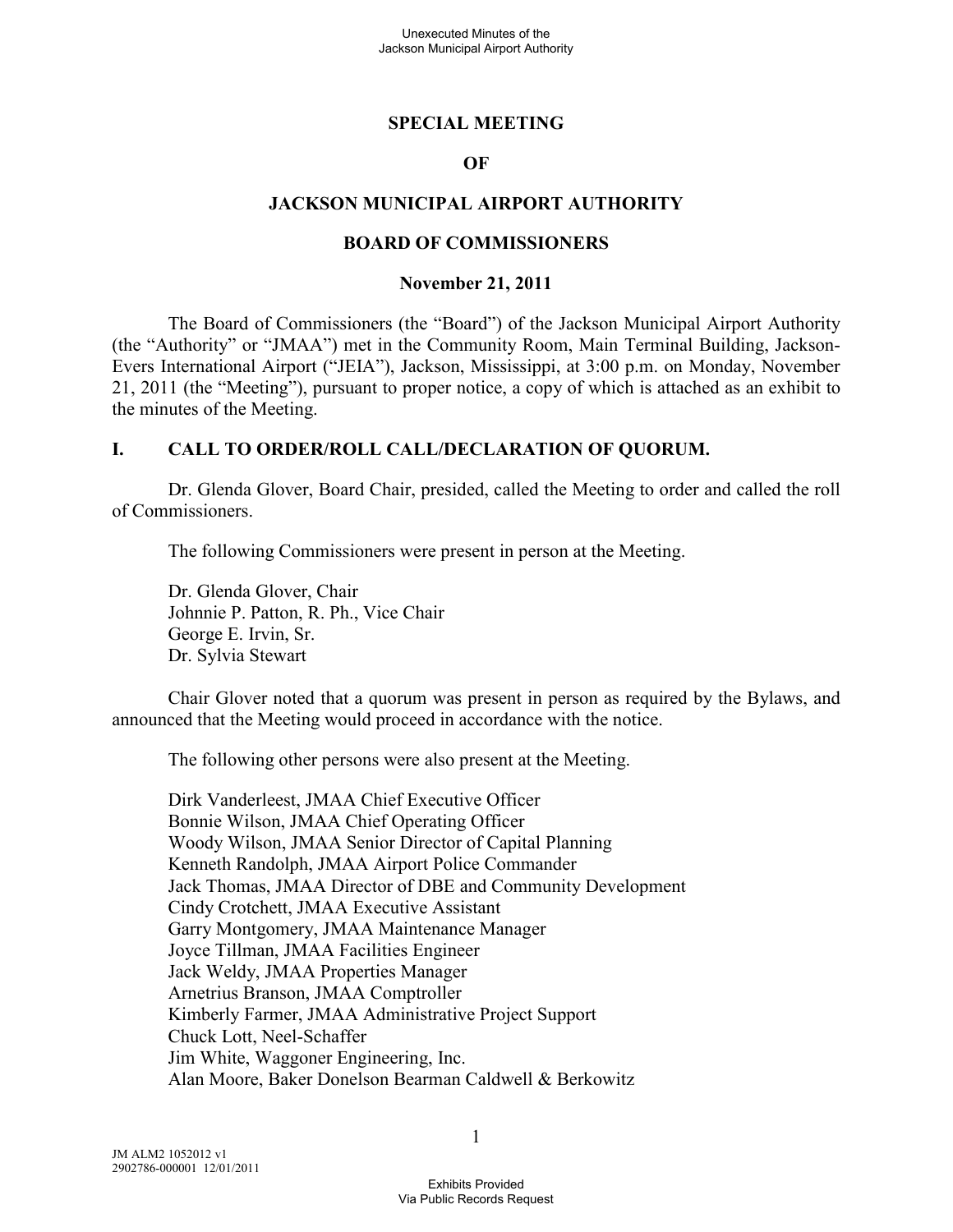Jeff Wagner, Baker Donelson Bearman Caldwell & Berkowitz Alexander Martin, Baker Donelson Bearman Caldwell & Berkowitz Randy Ahlrich, Burns Cooley Dennis, Inc. Allen Cooley, Burns Cooley Dennis, Inc. Mike Broussard, Hatch Mott MacDonald Heath Jenkins, Hatch Mott MacDonald Curtis Wright, Hatch Mott MacDonald

### **II. JMAA PROJECT NO. 007-09, CONTRACT NO. 007-09-014, EAST PARALLEL RUNWAY 16L/34R PAVEMENT REHABILITATION, JEIA.**

 At Chair Glover's request, Mr. Moore advised the Board that this matter was on the agenda in order for JMAA's professional engineers and the Authority's legal counsel to brief the Board on the current status of disputes between the Authority and Rifenburg Construction Inc. ("Rifenburg"), the contractor under Contract No. 007-09-014 (the "Contract") for the East Parallel Runway 16L/34R Pavement Rehabilitation project at JEIA (the "Project"). Mr. Moore said that the disputes with Rifenburg continued and concerned, without limitation: (i) the quality of the asphalt laid by Rifenburg on Runway 16L/34R at JEIA (the "Runway"); (ii) testing procedures and results for said asphalt; and (iii) Rifenburg's duty to continue to work regardless of whether disputes exist. Mr. Moore reported that on November 8, 2011, Rifenburg filed a Demand for Arbitration with the American Arbitration Association seeking \$2.5 million in damages plus certain expenses from the Authority (the "Arbitration Demand"). A copy of the Arbitration Demand is attached as an exhibit to the minutes of the Meeting. On November 18, 2011, Hatch Mott MacDonald ("HMM"), the Authority's professional engineering consultant for the Project, delivered to the Authority (i) a certain letter dated November 18, 2011 (the "HMM Letter"), and (ii) a certain letter dated November 18, 2011, from Burns Cooley Dennis, Inc. ("BCD"), subcontractor to HMM on the Project, to HMM (the "BCD Letter"), each of which states that Rifenburg has failed to comply with the requirements of the Contract. Copies of the HMM Letter and the BCD Letter are attached as exhibits to the minutes of the Meeting.

Mr. Moore then discussed the grounds allowed under Mississippi law to enter Executive Session, which include discussion and action regarding litigation strategy. Mr. Moore reminded the Board that Rifenburg had threatened in writing to sue BCD, which would inevitably involve JMAA. Mr. Moore advised the Board that the Arbitration Demand constitutes "litigation" within the meaning of the Mississippi Open Meetings Act. Accordingly, he suggested that the Board consider entering Closed Session for the limited purpose of discussing whether to enter Executive Session for the limited purpose of discussing and taking action regarding the Authority's strategy in response to the Arbitration Demand and litigation threat by Rifenburg.

#### **A. Closed Session.**

At approximately 3:10 p.m., after discussion, upon motion duly made by Commissioner Stewart, seconded by Commissioner Patton, and unanimously approved by the affirmative votes of all Commissioners present, the Board adopted a resolution authorizing the Board to enter Closed Session for the limited purpose of considering whether to enter Executive Session for the limited purpose of discussing and taking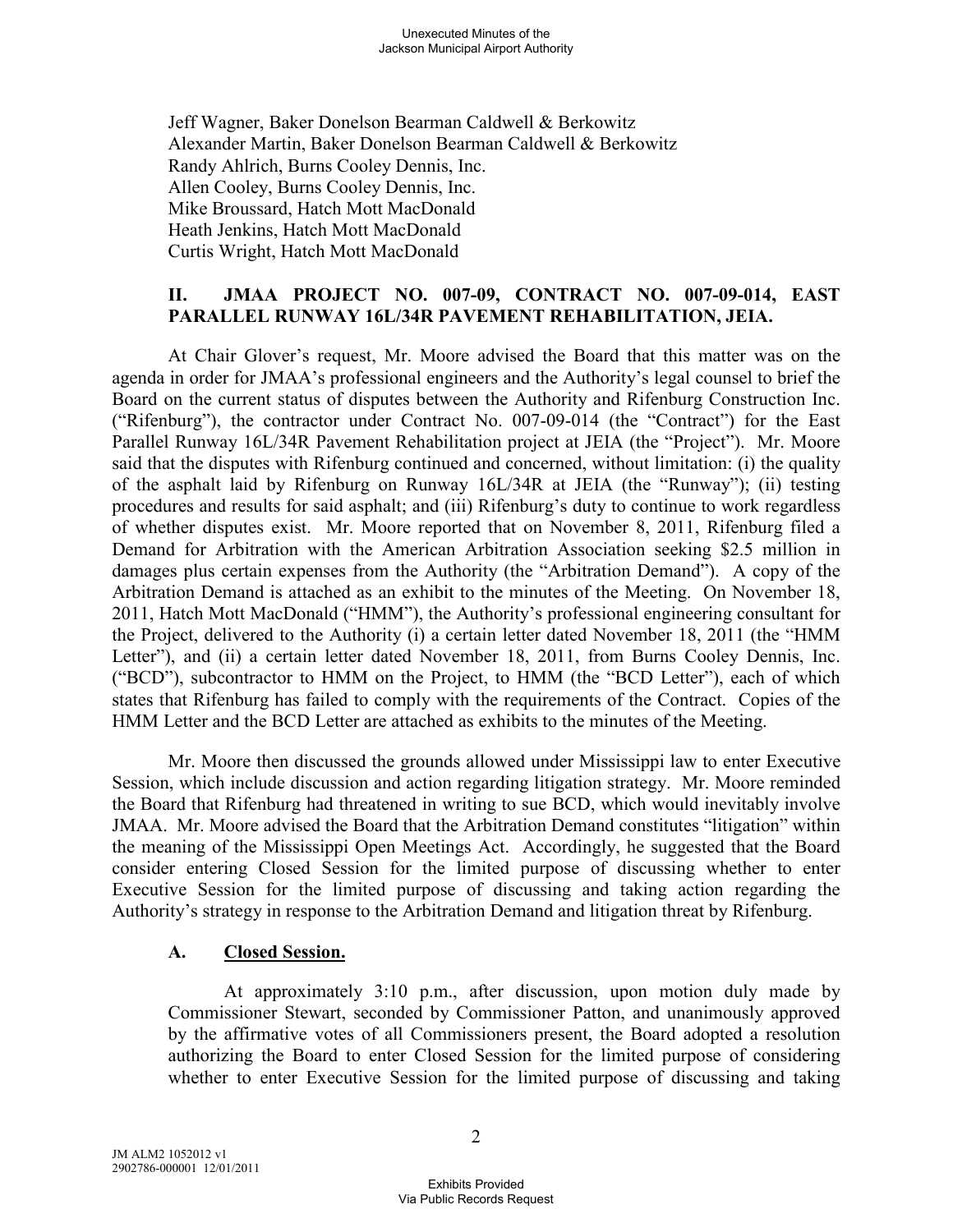action regarding the Authority's strategy in response to the Arbitration Demand and litigation threat by Rifenburg.

The Board asked Mr. Vanderleest, Ms. Wilson, Mr. Wilson, Mr. Moore, Mr. Wagner, Mr. Martin, Mr. Ahlrich, Mr. Cooley, Mr. Broussard, Mr. Jenkins and Mr. Wright to remain during the Closed Session. Everyone else present at the Meeting left the Community Room at this time.

### **B. Executive Session.**

At approximately 3:11 p.m., upon motion duly made by Commissioner Patton, seconded by Commissioner Irvin, and unanimously approved by the affirmative votes of all Commissioners present, the Board voted to enter into Executive Session for the limited purpose of discussing and taking action regarding the Authority's strategy in response to the Arbitration Demand and litigation threat by Rifenburg.

The Board asked everyone present during the Closed Session to remain for the Executive Session.

Mr. Wagner informed those outside the Meeting that the Board had voted to enter Executive Session for the limited purpose of discussing and taking action regarding the Authority's strategy in response to the Arbitration Demand and litigation threat by Rifenburg.

The Board then met in Executive Session.

## **C. Open Session.**

At approximately 4:06 p.m., the Board reconvened the Meeting in Open Session. Chair Glover invited the staff of the Authority and the general public back into the Meeting.

Chair Glover reported that, during the Executive Session, the Board and those present during the Executive Session had discussed the Authority's strategy and possible actions in response to the Arbitration Demand and litigation threat by Rifenburg. After discussion, the Commissioners present unanimously approved, authorized and took the following actions.

- 1. The Board determined that Rifenburg was in default under the Contract, and directed that written notice be delivered to Rifenburg of its default under the Contract, including a notice to cure within fourteen (14) days (the "Default Letter to Rifenburg").
- 2. A copy of the Default Letter to Rifenburg will be delivered to Travelers Casualty and Surety Company of America (the "Surety"), the surety under the Performance Bond required by the Contract, together with a notice of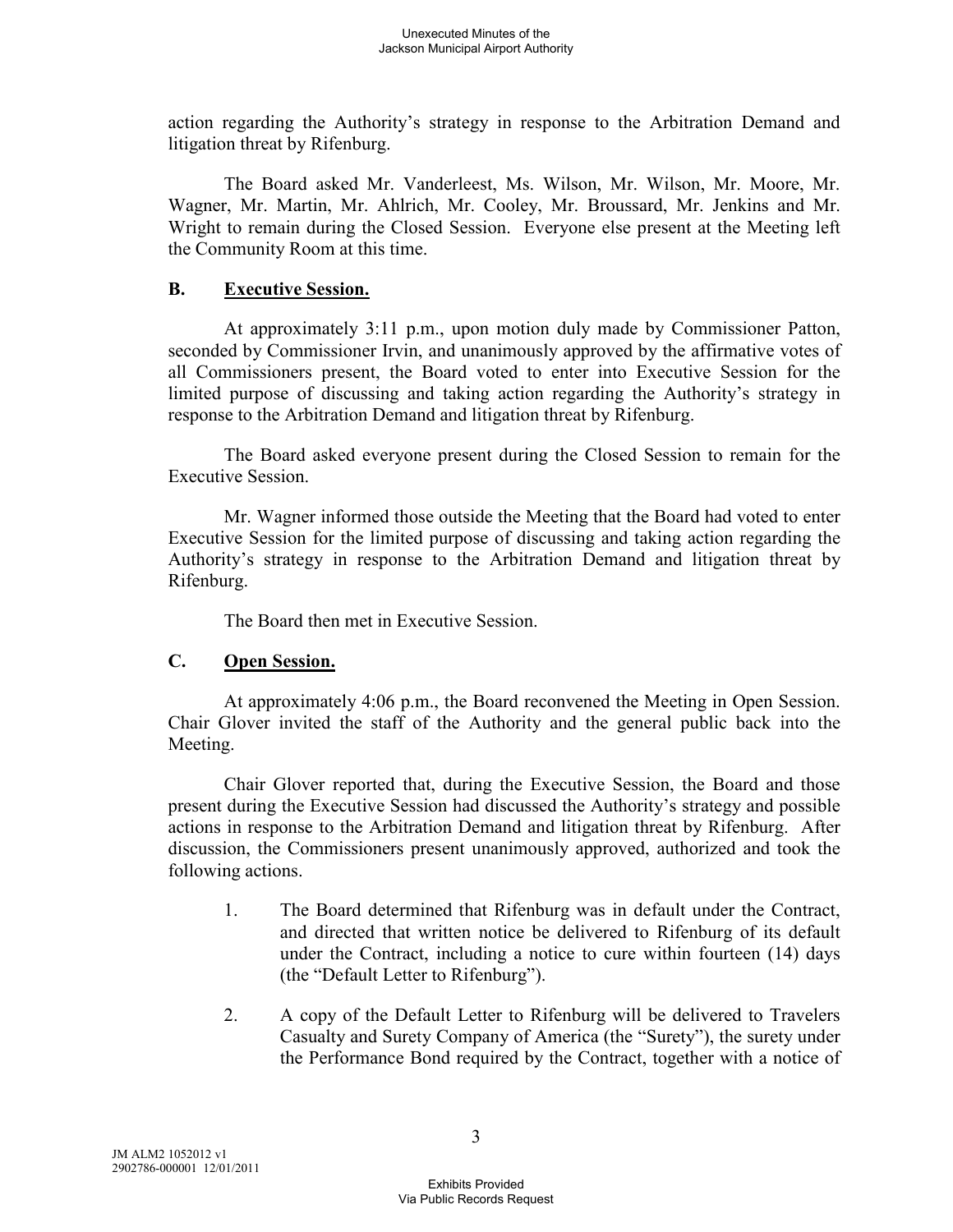intent to terminate the Contract if Rifenburg does not cure its default within the time allotted.

- 3. If Rifenburg fails to cure its default within the time allotted, written notice of termination of the Contract will be delivered to Rifenburg and the Surety.
- 4. Recognizing that Baker, Donelson, Bearman, Caldwell & Berkowitz, P.C. ("Baker Donelson"), the law firm which serves as the Authority's general counsel, currently represents and may represent in the future certain companies related to the Surety in matters unrelated to the Contract, JMAA and the Surety, the Board granted a waiver of any conflict that may exist in connection with said representations by Baker Donelson, and authorized Baker Donelson's representation of the Authority in connection with the Arbitration Demand and all other legal actions related to the Contract and the Project. (Baker Donelson previously received a conflict waiver from the Surety.) Copies of the waiver letter from the Surety and the waiver granted by the Board are attached as exhibits to the minutes of the Meeting.
- 5. An amendment to the Authority's contract with HMM (the "HMM Amendment") will be negotiated and executed to retain HMM to provide engineering and related consulting services outside the scope of the original terms and conditions of the Contract, including without limitation (i) additional evaluations and tests of the condition of the in-place asphalt laid by Rifenburg and (ii) development of specifications and related documents necessary and appropriate to allow the Authority to advertise for bids to remove the non-compliant asphalt and pave the Runway in compliance with applicable FAA requirements (the "Phase II Repaving Project").
- 6. If the Contract is terminated and the Surety does not complete the Project, upon receipt from HMM and approval by the Authority's staff of specifications and related documents for the Phase II Repaving Project, an advertisement for bids for the Phase II Repaving Project will be published in accordance with applicable law.
- 7. Payment of \$400,145.92 to HMM was approved and authorized for certain services rendered to date on behalf of the Authority in connection with the Contract and the Project. A copy of the statement constituting this claim is attached as an exhibit to the minutes of the Meeting.

Chair Glover then said that the Board would proceed with discussion and action regarding the other matters on the agenda for the Meeting.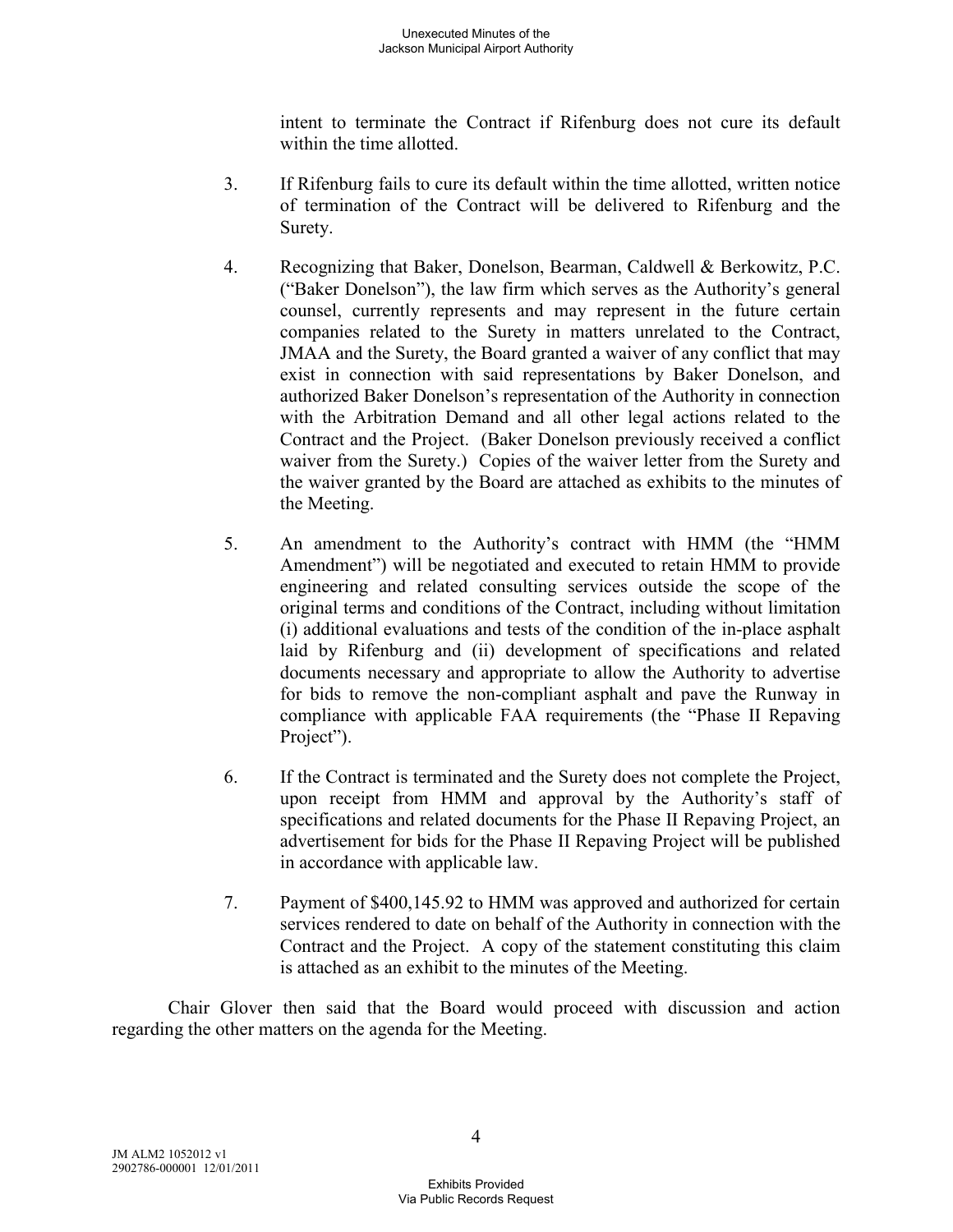## **III. APPROVAL AND EXECUTION OF MINUTES.**

### **A. Regular Monthly Meeting of the Board, October 24, 2011.**

After discussion, upon motion duly made by Commissioner Irvin, seconded by Commissioner Stewart, and unanimously approved by the affirmative votes of all Commissioners present, the minutes described above were approved as presented and directed to be filed in the appropriate minute book and records of the Authority.

### **IV. PUBLIC COMMENTS.**

None.

### **V. REPORTS.**

### **A. Chief Executive Officer.**

- 1. *Airport Project Manager Summary, Period Ending October 31, 2011.*
- 2. *Airport Activity Statistics Report, Period Ending October 31, 2011.*

Mr. Vanderleest directed the Board's attention to the Airport Project Manager Summary and the Airport Activity Statistics Report as found in the packet distributed to the Board prior to the Meeting (the "Packet"), and discussed these reports with the Board. A copy of the Packet is attached as an exhibit to the minutes of the Meeting.

#### 3. *Employee Recognitions.*

a. Employee of the Month, November 2011: Jack Weldy, Properties Manager, Department of Capital Programming.

Mr. Vanderleest recognized and commended Mr. Weldy for being named Employee of the Month for November 2011.

#### 4. *Professional Recognitions.*

- a. Sharon Evans, Housekeeping Supervisor, Department of **Maintenance** 
	- (1) Award of Excellence, Awarded by Airport News and Training Network.

Mr. Vanderleest said that Ms. Evans was not at the Meeting, so she would be recognized at a later date.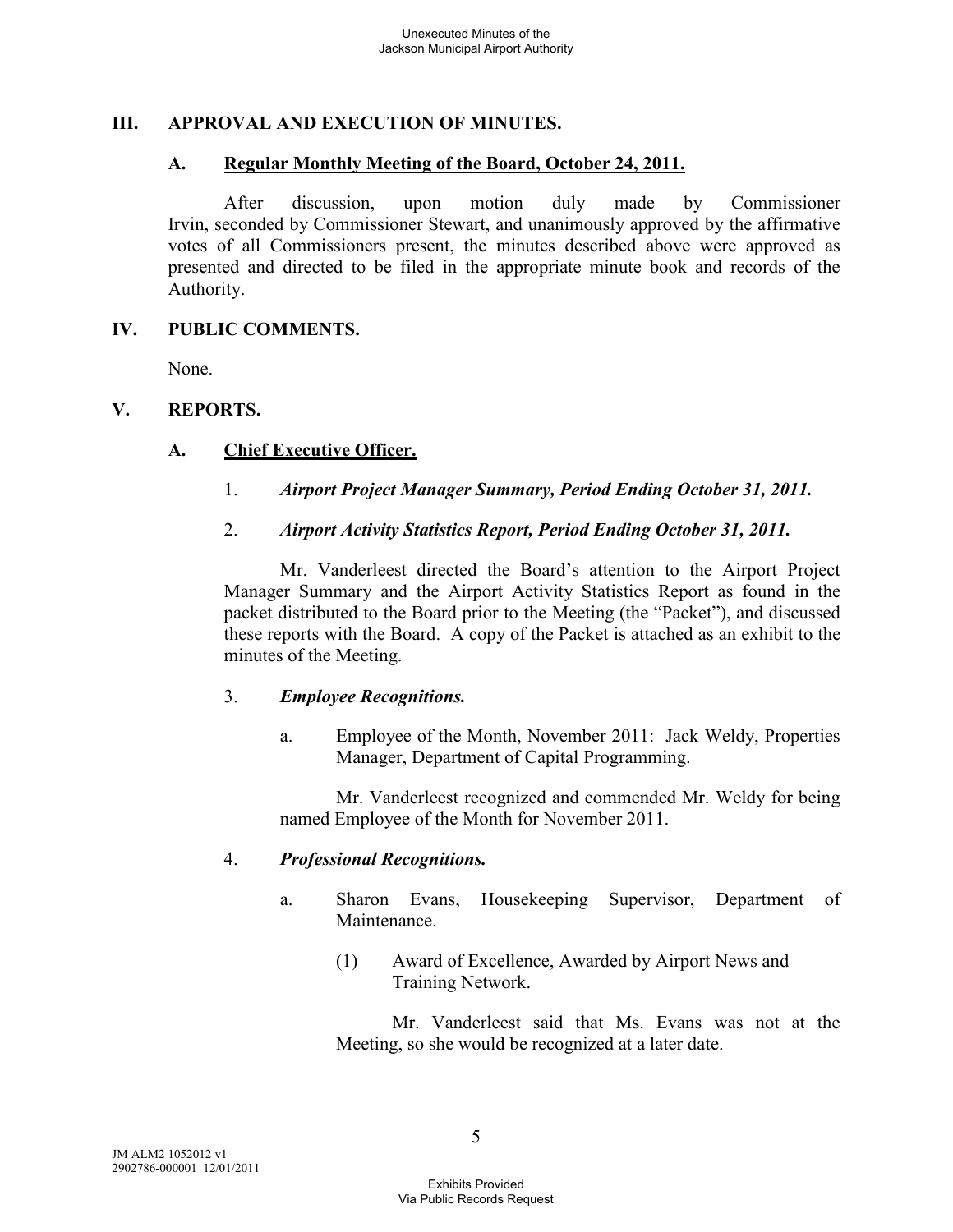## **B. Attorney.**

## 1. *JMAA Project No. 007-09, Contract No. 007-09-014, East Parallel Runway 16L/34R Pavement Rehabilitation, JEIA.*

Mr. Moore said that the above referenced matter had been discussed in Executive Session and the actions taken in the Executive Session had been disclosed to the public as set out above.

#### 2. *Parkway Place.*

Jeff Wagner advised the Board that Rodney Chamblee of The Chamblee Company, Inc. had requested permission to appear before the Board at its December meeting to discuss his plans for reacquiring the Sleep Inn at Parkway Place and renovating other portions of Parkway Place.

After discussion, by consensus, the Board asked Mr. Wagner to invite Mr. Chamblee to the Special Meeting of the Board to be held at 3:00 p.m. on Monday, December 19, 2011.

## **VI. ACTION ITEMS.**

### **A. Financial Matters.**

### 1. *Financial Reports for October 2011.*

- a. Balance Sheet: Accept.
- b. Income Statement: Accept.
- c. Claims Docket for October 2011: Approve.

Mr. Vanderleest directed the Board's attention to the above referenced financial reports for October 2011 and the Claims Docket for October 2011, all of which were included in the Packet.

After discussion, upon motion duly made by Commissioner Stewart, seconded by Commissioner Irvin, and unanimously approved by the affirmative votes of all Commissioners present, the Board adopted the following resolution.

## **RESOLUTION ACCEPTING FINANCIAL REPORTS FOR OCTOBER 2011 AND APPROVING AND AUTHORIZING PAYMENT OF CLAIMS DOCKET FOR OCTOBER 2011**

**WHEREAS**, the Board of Commissioners (the "Board") of the Jackson Municipal Airport Authority (the "Authority") has reviewed and considered (i) the Balance Sheet and the Income Statement for the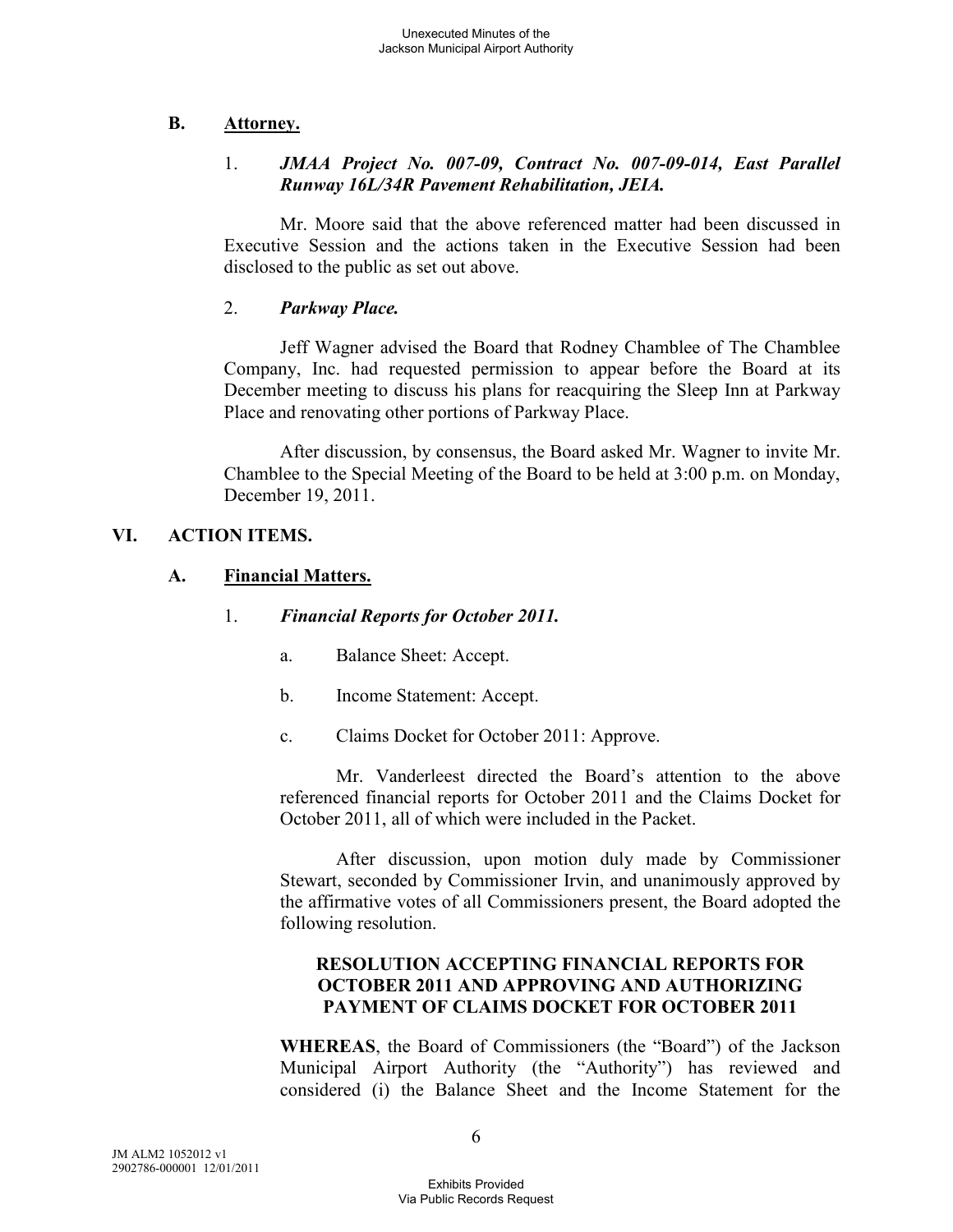Authority for the month and period ending October 31, 2011 (the "Financial Reports"), and (ii) the Claims Docket of the Authority for the month of October 2011 (the "Claims"), both the Financial Reports and the Claims being (i) included in the packet distributed to the Board prior to the November 21, 2011, Special Meeting of the Board, and (ii) incorporated herein by reference;

**NOW, THEREFORE, BE IT RESOLVED**, the Board hereby (i) accepts the Financial Reports and (ii) approves and authorizes payment of the Claims in the total amount of \$889,076.98.

### **B. Service Agreements.**

- 1. *JMAA Project No. 055-06, Contract No. 055-06-291, Interior Plants for Main Terminal Building, JEIA: Authorize Agreement.*
- 2. *JMAA Project No. 001-12, Rubber Removal from Runway 16R/34L, JEIA: Authorize Agreement.*

Mr. Vanderleest directed the Board's attention to the memoranda in the Packet which described these matters, and discussed these matters with the Board.

After discussion, upon motion duly made by Commissioner Irvin, seconded by Commissioner Patton, and unanimously approved by the affirmative votes of all Commissioners present, the Board adopted the following resolution.

## **RESOLUTION APPROVING AND AUTHORIZING CERTAIN ACTIONS WITH RESPECT TO CERTAIN SERVICE AGREEMENTS**

**WHEREAS**, the staff of the Jackson Municipal Airport Authority (the "Authority") has recommended that the Board of Commissioners of the Authority (the "Board") approve and authorize certain actions with respect to certain service agreements identified below, all as more particularly described in certain memoranda (i) included in the packet distributed to the Board prior to the November 21, 2011, Special Meeting of the Board, and (ii) incorporated herein by reference (separately, each a "Memorandum;" collectively, the "Memoranda"); and

**WHEREAS**, the Board has reviewed the Memoranda and considered the recommendations therein by the staff of the Authority;

**NOW, THEREFORE, BE IT RESOLVED**, the Board hereby determines that it would be in the best interests of and in furtherance of the duties and responsibilities of the Authority to, and the Board hereby does, take the following actions: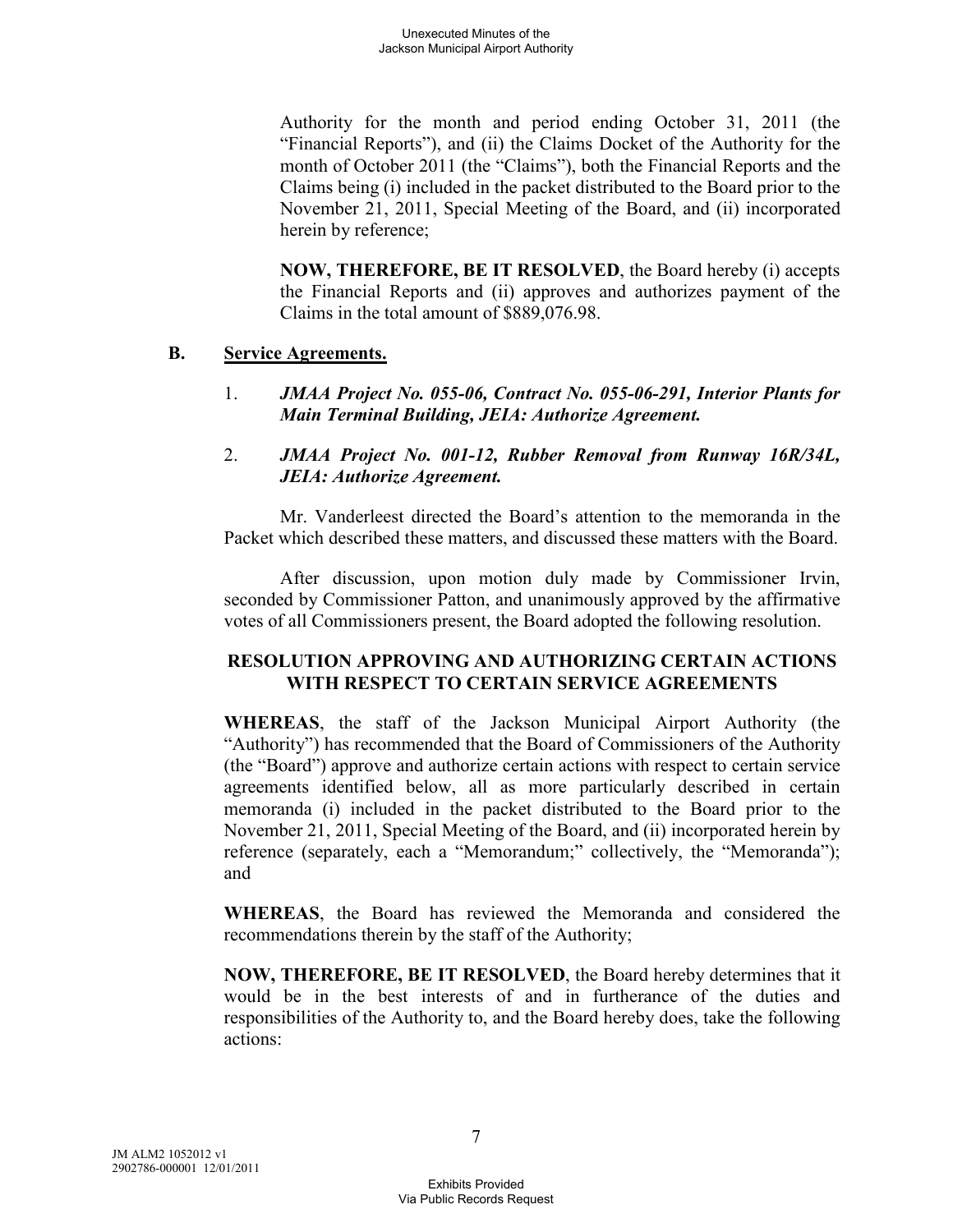- 1. The Board approves and authorizes negotiation and execution of a two (2) year renewal of the existing agreement with Rushingreen, Inc. d/b/a Foliage Design Systems for maintenance of interior plants at Jackson-Evers International Airport (the "Foliage Design Renewal Agreement"), said Foliage Design Renewal Agreement to be in such form and to contain such terms and conditions consistent with the Memorandum dated November 15, 2011, which describes this matter, as may be deemed appropriate by the Chief Executive Officer of the Authority, as evidenced by his execution thereof.
- 2. The Board approves and authorizes negotiation and execution of an agreement for certain professional services with CKS Hydro Services, Inc. to perform removal of waste rubber deposits from Runway 16R/34L at Jackson-Evers International Airport (JMAA Project No. 001-12) at a cost not to exceed \$12,162.50 (the "CKS Agreement"), said CKS Agreement to be in such form and to contain such terms and conditions consistent with the Memorandum dated November 7, 2011, which describes this matter, as may be deemed appropriate by the Chief Executive Officer of the Authority, as evidenced by his execution thereof.

### **C. Construction Projects.**

- 1. *JMAA Project No. 002-12, Storm Water Drain Line Repair, South Parking Lot, JEIA: Authorize Agreement.*
- 2. *JMAA Project No. 003-12, Lift Station Repair, JEIA: Authorize Agreement.*
- 3. *JMAA Project No. 002-11, North Roadway Pavement Improvements and Equipment Building Construction, JEIA: Reject Bids and Authorize Re-Advertisement for Bids.*
- 4. *JMAA Project No. 003-11, Terminal Entrance Enhancement and Parking Area Improvements, HKS: Reject Bids and Authorize Re-Advertisement for Bids.*

Mr. Vanderleest directed the Board's attention to the memoranda in the Packet which described these matters, and discussed these matters with the Board.

After discussion, upon motion duly made by Commissioner Patton, seconded by Commissioner Stewart, and unanimously approved by the affirmative votes of all Commissioners present, the Board adopted the following resolution.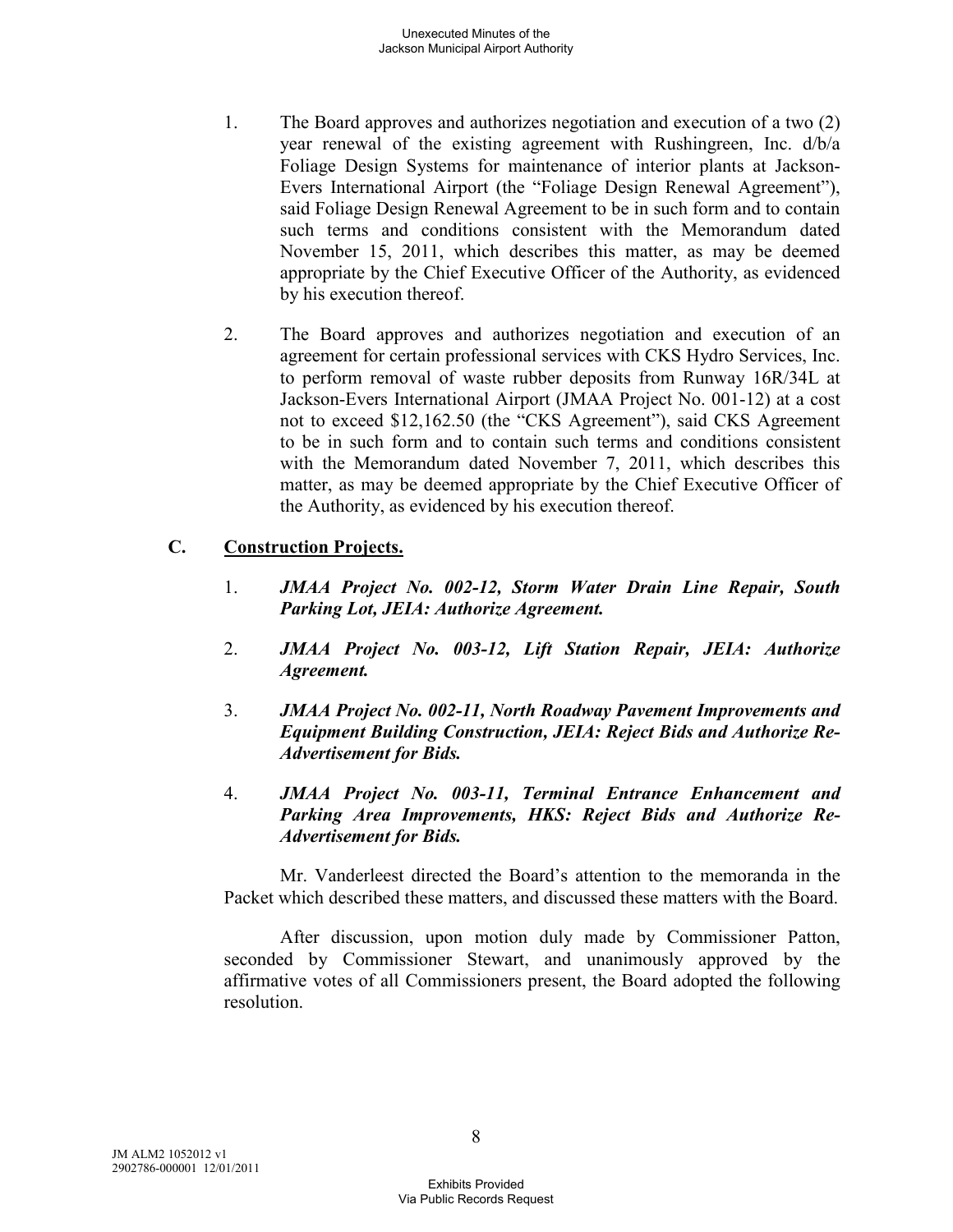### **RESOLUTION APPROVING AND AUTHORIZING CERTAIN ACTIONS WITH RESPECT TO CERTAIN CONSTRUCTION PROJECTS**

**WHEREAS**, the staff of the Jackson Municipal Airport Authority (the "Authority") has recommended that the Board of Commissioners (the "Board") of the Authority approve and authorize certain actions with respect to certain construction projects identified below, all as more particularly described in certain memoranda (i) included in the packet distributed to the Board prior to the November 21, 2011, Special Meeting of the Board, and (ii) incorporated herein by reference (separately, each a "Memorandum;" collectively, the "Memoranda"); and

**WHEREAS**, the Board has reviewed the Memoranda and considered the recommendations therein by the staff of the Authority;

**NOW, THEREFORE, BE IT RESOLVED**, the Board hereby determines that it would be in the best interests of and in furtherance of the duties and responsibilities of the Authority to, and the Board hereby does, take the following actions:

- 1. The Board approves and authorizes negotiation and execution of an agreement with Green Briar Digging Service to replace one section of damaged, 15-inch concrete storm drain pipe beneath the surface of the south public parking lot at Jackson-Evers International Airport (JMAA Project No. 002-12) at a cost not to exceed \$9,950.00 (the "Green Briar Drain Agreement"), said Green Briar Drain Agreement to be in such form and to contain such terms and conditions consistent with the Memorandum dated November 14, 2011, which describes this matter, as may be deemed appropriate by the Chief Executive Officer of the Authority, as evidenced by his execution thereof.
- 2. The Board approves and authorizes negotiation and execution of an agreement with Green Briar Digging Service to replace a 6-inch check valve inside the lift station for the sanitary sewer system at Jackson-Evers International Airport (JMAA Project No. 003-12) at a cost not to exceed \$2,650.00 (the "Green Briar Lift Station Agreement"), said Green Briar Lift Station Agreement to be in such form and to contain such terms and conditions consistent with the Memorandum dated November 14, 2011, which describes this matter, as may be deemed appropriate by the Chief Executive Officer of the Authority, as evidenced by his execution thereof.
- 3. The Board hereby (i) rejects all bids received by the Authority in connection with the North Roadway Pavement Improvements and Equipment Building Construction project at Jackson-Evers International Airport (Project No. 002-11) (the "Roadway and Building Project"); (ii) authorizes the Authority's staff to work with Integrated Management Services, P.A, the Authority's engineer for the Roadway and Building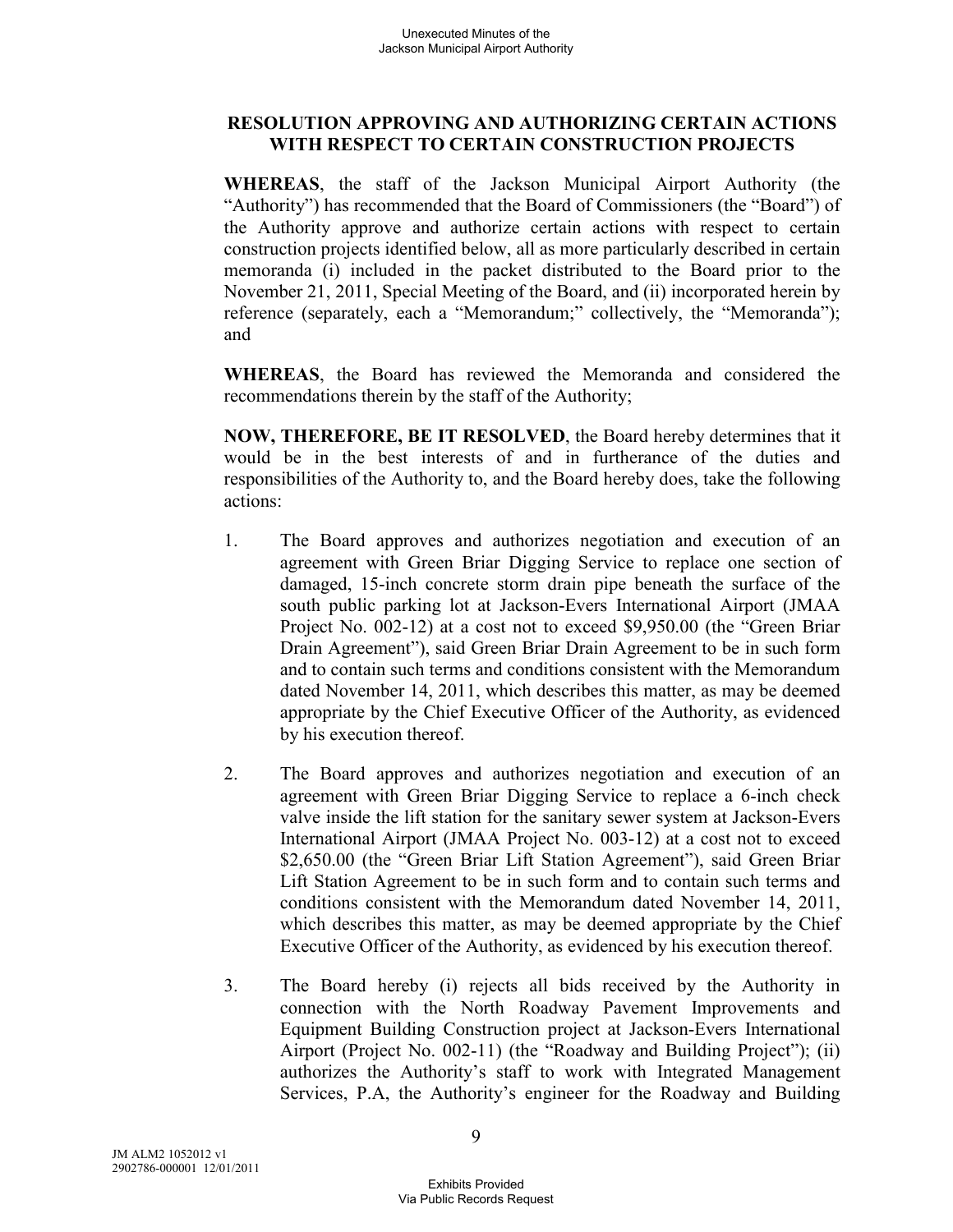Project, to revise the specifications, bid documents and related documents for the Roadway and Building Project to include at this time only construction of an equipment shed (the "Equipment Shed Project") with a budget of \$303,880; and (iii) approves and authorizes publication of an advertisement for bids for the Equipment Shed Project; all as more particularly described in the Memorandum dated November 15, 2011, which describes this matter.

4. The Board hereby (i) rejects all bids received by the Authority in connection with the Terminal Entrance Enhancement and Parking Area Improvements project at Hawkins Field (Project No. 003-11) (the "HKS Enhancement Project"); (ii) authorizes and directs the staff of the Authority to review the scope of work and estimated costs for materials and services with Integrated Management Services, P.A., the Authority's engineer for the HKS Enhancement Project, to identify possible modifications and/or clarifications that would lower bids for the HKS Enhancement Project; and (iii) ) approves and authorizes the readvertisement for bids for the HKS Enhancement Project at a later date; all as more particularly described in the Memorandum dated November 15, 2011, which describes this matter.

### **D. Procurements.**

### 1. *JMAA Project No. 004-11, Contract No. 004-11-124, Terminal Artwork for JEIA: Authorize Amendment.*

## 2. *JMAA Project No. 004-12, Replacement of JMAA Network Servers.*

Mr. Vanderleest directed the Board's attention to the memoranda in the Packet which described these matters, and discussed these matters with the Board.

After discussion, upon motion duly made by Commissioner Irvin, seconded by Commissioner Patton, and unanimously approved by the affirmative votes of all Commissioners present, the Board adopted the following resolution.

#### **RESOLUTION APPROVING AND AUTHORIZING CERTAIN ACTIONS WITH RESPECT TO CERTAIN PROCUREMENTS**

**WHEREAS**, the staff of the Jackson Municipal Airport Authority (the "Authority") has recommended that the Board of Commissioners (the "Board") of the Authority approve and authorize certain actions with respect to certain procurements identified below, all as more particularly described in certain memoranda (i) included in the packet distributed to the Board prior to the November 21, 2011, Special Meeting of the Board, and (ii) incorporated herein by reference (separately, each a "Memorandum;" collectively, the "Memoranda"); and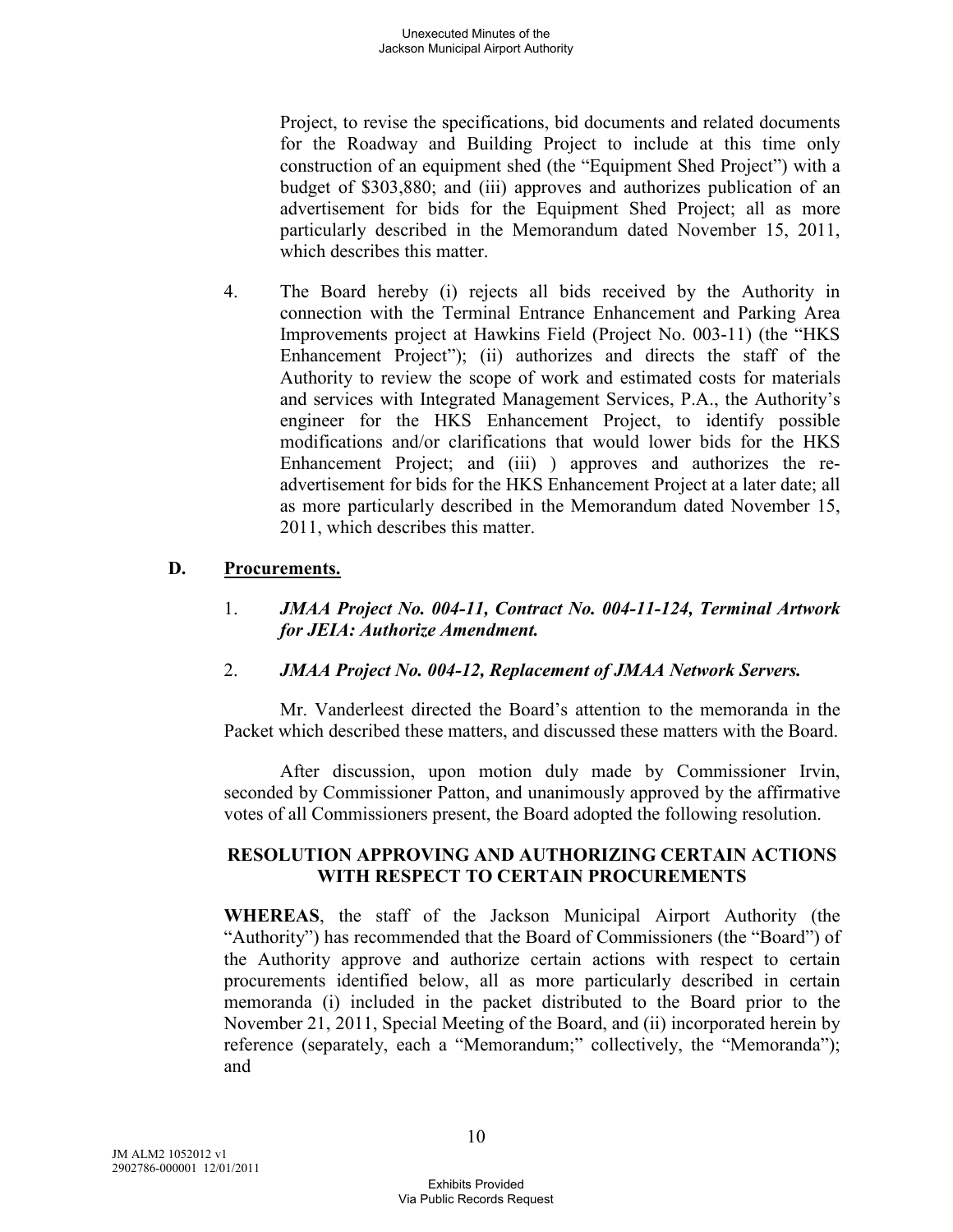**WHEREAS**, the Board has reviewed the Memoranda and considered the recommendations therein by the staff of the Authority;

**NOW, THEREFORE, BE IT RESOLVED**, the Board hereby determines that it would be in the best interests of and in furtherance of the duties and responsibilities of the Authority to, and the Board hereby does, take the following actions:

- 1. The Board approves and authorizes negotiation and execution of an amendment to the professional services agreement with Canizaro Cawthon Davis for certain expanded professional design and construction oversight services in connection with the procurement of terminal artwork at Jackson-Evers International Airport (JMAA Project No. 004-11) (the "CCD Amendment"), said CCD Amendment to be in such form and to contain such terms and conditions consistent with the Memorandum dated November 8, 2011, which describes this matter, as may be deemed appropriate by the Chief Executive Officer of the Authority, as evidenced by his execution thereof.
- 2. The Board approves and authorizes procurement of computer network servers and related software and maintenance packages (JMAA Project No. 004-12) from NextStep Innovation at a cost not to exceed \$67,891.00 (the "Server Procurement"), all as more particularly described in the Memorandum dated November 15, 2011, which describes this matter.

## **E. Grants.**

There was no discussion or action taken regarding grants at the Meeting.

## **F. Other Matters.**

#### 1. *Board Travel.*

Chair Glover reported on attendance by Commissioners Glover, Patton and Irvin at various events in San Diego, California, on November  $11 - 12$ , 2011, in connection with the christening of the *Medgar Evers*, a new ship commissioned for the U.S. Navy. Secretary of the Navy Ray Mabus, former Governor of Mississippi, had named the ship for Mr. Medgar Evers, and presided at the ceremonies. The Commissioners had participated in these events out of respect for Mr. Evers, for whom Jackson-Evers International Airport is named, Ms. Myrlie Evers and the Medgar Evers family, and to promote the City of Jackson, the State of Mississippi, and Jackson-Evers International Airport.

Commissioners Patton, Irvin and Glover provided a report on the ACI World and Africa Conference and Exhibition in Marrakech, Morocco, on October 31 – November 2, 2011. The conference focused on the expected increase in passenger traffic on so-called "low cost airlines" in the future; the need for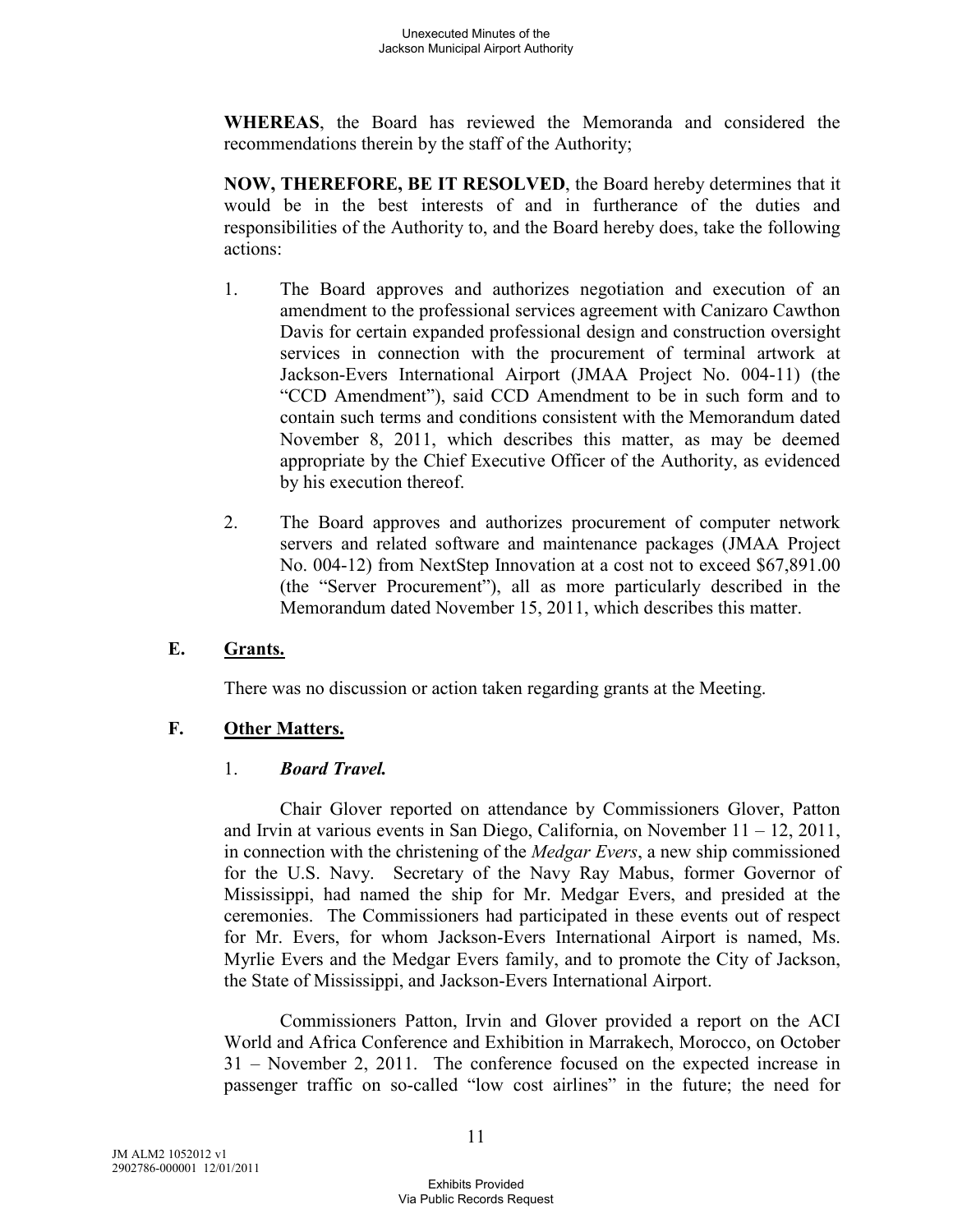airports to develop crisis management plans to use in the event of a natural catastrophe, terrorist attack or similar event preventing normal operations; and the recent increase in passenger and air cargo traffic to and from Africa.

### 2. *Early Issue Claims.*

Mr. Vanderleest distributed to the Board a list of claims which he proposed to be approved for early payment by the Board. A copy of the list of "early issue" claims is attached as an exhibit to the minutes of this Meeting.

After discussion, upon motion duly made by Commissioner Irvin, seconded by Commissioner Patton, and unanimously approved by the affirmative votes of all Commissioners present, the Board adopted the following resolution.

### **RESOLUTION APPROVING AND AUTHORIZING PAYMENT OF CERTAIN EARLY ISSUE CLAIMS**

**WHEREAS**, the staff of the Jackson Municipal Airport Authority (the "Authority") has recommended that the Board of Commissioners of the Authority (the "Board") approve and authorize prompt payment of certain early issue claims (the "Early Issue Claims"), a list of the Early Issue Claims being attached as an exhibit to the minutes of the Special Meeting of the Board on November 21, 2011; and

**WHEREAS**, the Board has reviewed the Early Issue Claims and considered said recommendation by the staff of the Authority;

**NOW**, **THEREFORE**, **BE IT RESOLVED**, the Board hereby determines that the Early Issue Claims are appropriate and proper expenses incurred in connection with authorized responsibilities and duties of the Authority, and hereby approves and authorizes prompt payment of the Early Issue Claims in the total amount of \$14,258.19.

## 3. *Holiday Open House.*

Mr. Vanderleest announced that the Authority's Holiday Open House would be from  $4:00 - 7:00$  p.m. on Tuesday, December 13, 2011.

## 4. *Special Board Meeting on December 19, 2011.*

By consensus, the Board agreed to cancel the Regular Monthly Work Session and Regular Monthly Meeting scheduled for December 22, 2011, and December 26, 2011, respectively, because of the expected lack of a quorum. The Board agreed to call a Special Meeting of the Board for 3:00 p.m. on Monday, December 19, 2011, in the Community Room, Jackson-Evers International Airport, for the conduct of all business within the jurisdiction of the Authority.